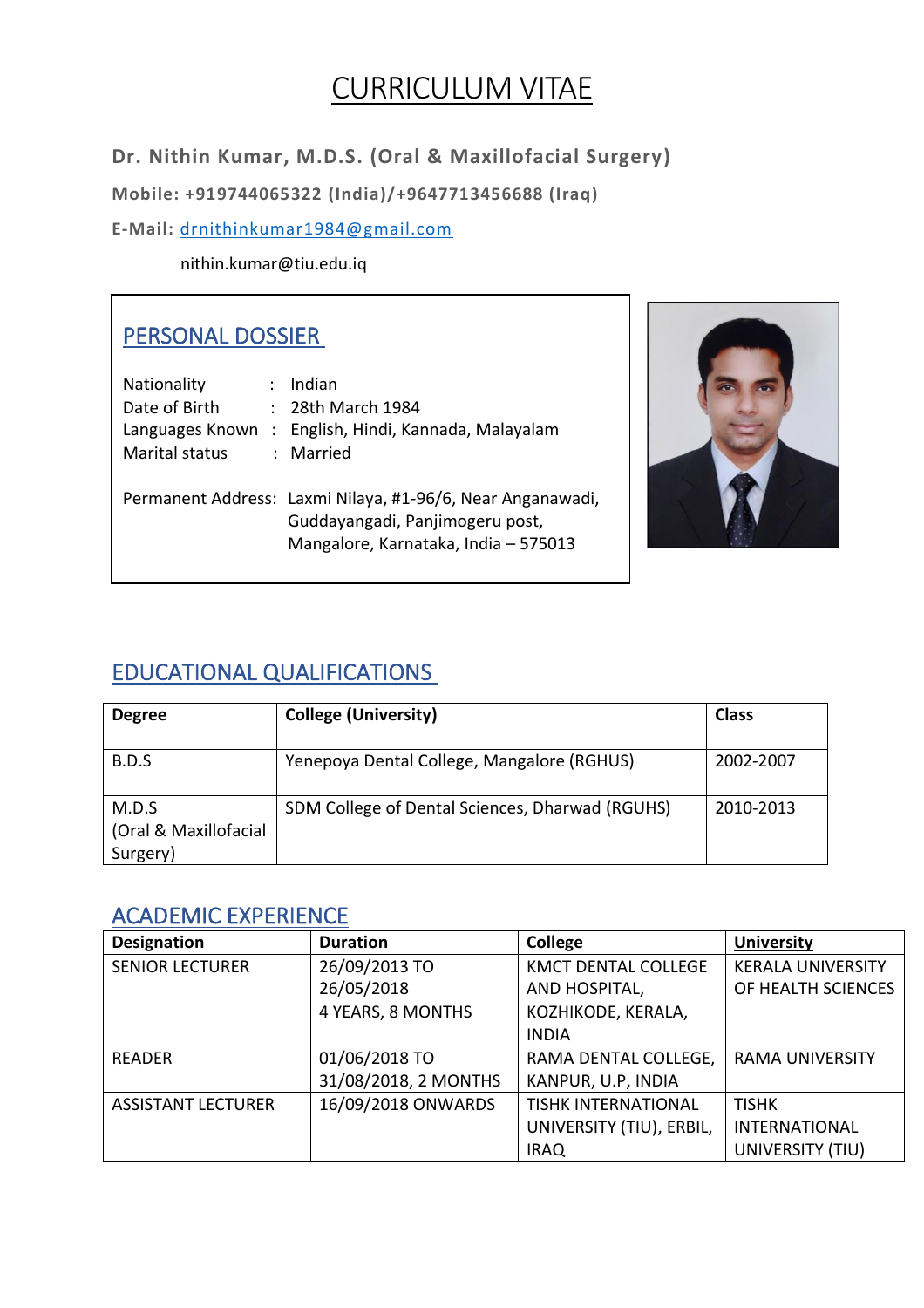## CLINICAL EXPERIENCE

- Consultant Oral and Maxillofacial surgeon (4 years) Dr. Benny's Dental and Maxillofacial surgery clinic, Kozhikode, India
- Consultant Oral and Maxillofacial surgeon (3 years) MIDAC Dental Hospital, Kozhikode, India.

7 Years of managing Oral and Maxillofacial Cases operated under local and general anaesthesia. This includes preoperative care, surgical procedures, and post-operative management in the department of Oral and Maxillofacial surgery.

### PROFESSIONAL MEMBERSHIP

- Dental Council of India (DCI) Reg no. 22129A
- Association of Oral and Maxillofacial Surgeons of India (AOMSI) Life Member LM 2896

## ADVANCED TRAINING

### PROGRAMS ATTENDED

- 1. Basic Life Support (BLS) & Advanced Cardiac Life Support (ACLS) course accredited to American Heart Association (AHA), Kottayam, India (October 2017)
- 2. AOCMF Course Principles in Craniomaxillofacial Fracture Management, Orissa (Feb-2012)
- 3. Head and Neck Oncosurgery Posting Under Prof. Dr. B.R. Patil, Karnataka Cancer Therapy and Research Institute, Hubli (Oct – Nov 2011)
- 4. Neurosurgery Posting Under Dr. Suresh M Dugani, Regional Centre For Neurosurgical Sciences, Hubli (Mar- May 2011)

#### CONFERENCES AND WORKSHOPS ATTENDED

- 1. Orientation program for MDS course, Bangalore, July 2010.
- 2. 14<sup>th</sup> Mid-term conference & 1<sup>st</sup> PG Convention of AOMSI, Navi Mumbai, June 2010
- 3. 35<sup>th</sup> Annual Conference of The Association of Oral and Maxillofacial Surgeons of India, Coimbatore, December 2010
- 4. 15<sup>th</sup> Mid-Term Conference & 2<sup>nd</sup> Post Graduate Convention Of AOMSI, Kanyakumari, June 2011
- 5. 11<sup>th</sup> Annual Conference of Indian Society of Cleft Lip, Palate and Craniofacial Anomalies, Bangalore, January 2012
- 6. AOCMF Course Principles in Craniomaxillofacial Fracture Management, Bhubaneswar, February 2012
- 7. 16<sup>th</sup> Mid-Term Conference & 3<sup>rd</sup> Post Graduate Convention Of AOMSI, Mount Abu, Rajasthan, June 2012
- 8. 1<sup>st</sup> National Symposium on Cleft Lip & Palate, Mangalore, September 2012
- 9. IAOMS Masterclass in Oral & Maxillofacial Surgery (A Comprehensive Review Course), Bangalore, January 2013
- 10. 3<sup>rd</sup> Annual Conference of Karnataka State Chapter Of AOMSI, Manipal, March 2013
- 11. CDE Programme on "Comprehensive Evaluation & treatment Planning of Dentofacial Deformities" KOSMECT-15, KMCT Medical College, Calicut, Kerala, April 2015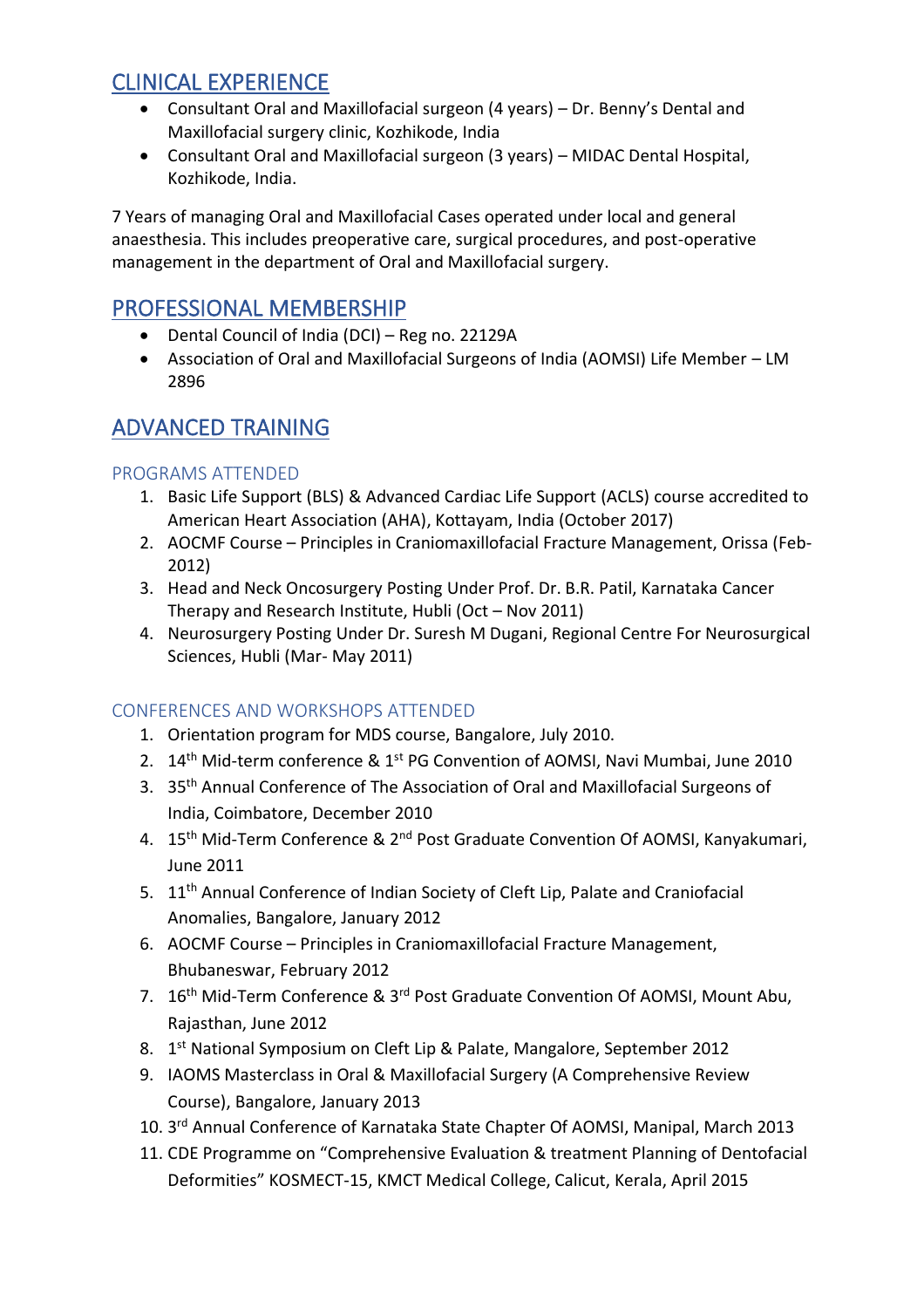- 12. CDE Programme on "Management of TMJ Disorders in Clinical Practice" organized by KMCT Dental College & IDA, Malabar branch, Calicut, India, August 2015
- 13. CDE Programme on "Successful Aesthetic Restorations" organized by 3M ESPE, KMCT Dental College, Calicut, India, June 2016
- 14. CDE Programme on "Laser Dentistry" organized by Department of Periodontics, KMCT Dental College & IDA, Malabar branch, Calicut, India, August 2017
- 15. 2<sup>nd</sup> Duhok International Dental Conference, College of Dentistry University of Duhok, Kurdistan, Iraq, March 2019
- 16. 1<sup>st</sup> International Dental Conference, Alnoor University College, Erbil-Kurdistan, Iraq, April 2019
- 17. 4<sup>th</sup> International Conference of Oral Science, Tishk International University, Erbil-Kurdistan, Iraq, June 2019

## RESEARCH ACTIVITIES

### SCIENTIFIC POSTER PRESENTATIONS

| Sr.       | <b>Title of Presentation</b>   | Event                      | <b>Date and Venue</b> |
|-----------|--------------------------------|----------------------------|-----------------------|
| <b>No</b> |                                |                            |                       |
|           | <b>Rigid Internal Fixation</b> | 35th Annual                | Coimbatore,           |
|           |                                | <b>Conference of AOMSI</b> | Tamilnadu,            |
|           |                                |                            | December-2010         |
| 2         | Alveolar Bone Grafting (ABG) - | <b>INDOCLEFTCON 2012</b>   | Bangalore-2012        |
|           | <b>Dharwad Experience</b>      |                            |                       |

#### SCIENTIFIC PAPER PRESENTATIONS

| Sr.<br><b>No</b> | <b>Title of Presentation</b>                                                                                            | Event                                                                                                 | Date and Venue                    |
|------------------|-------------------------------------------------------------------------------------------------------------------------|-------------------------------------------------------------------------------------------------------|-----------------------------------|
| $\mathbf{1}$     | Airway Management in TMJ<br>Ankylosis                                                                                   | 15th Mid Term<br>Conference And 2nd<br>Post Graduate<br>Convention                                    | Kanyakumari,<br>Tamil Nadu - 2011 |
| $\overline{2}$   | A large residual cyst associated with<br>mandible: A case report and<br>literature review                               | $2nd$ Duhok<br>International Dental<br>conference                                                     | Duhok/Iraq $-$<br>2019            |
| 3                | Oronasal Communication<br>Associated with Extensive Palatal<br>Necrosis After A Traumatic<br>Extraction - A Case Report | <b>International Dental</b><br>Conference, Al Noor<br>University college                              | Erbil/ Iraq $-2019$               |
| 4                | Septicemia as a Post-Surgical<br><b>Complication In Maxillofacial</b><br><b>Trauma</b>                                  | 4 <sup>th</sup> International<br>Conference of Oral<br>Sciences, Tishk<br>International<br>University | Erbil/ Iraq $-2019$               |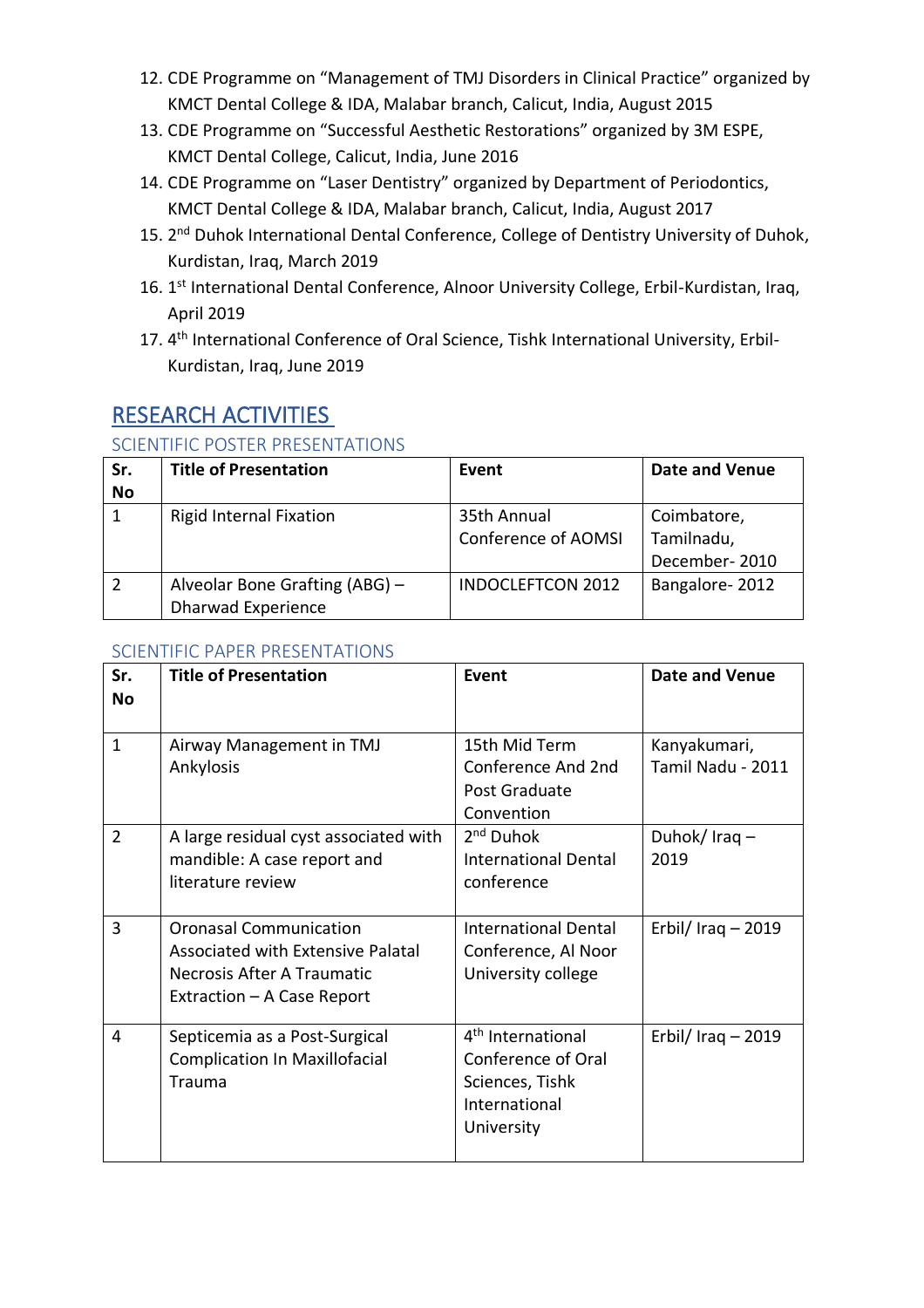MDS DISSERTATION:

• Evaluation of Speech Outcomes in Cleft Lip and Palate Patients: A Descriptive Study PUBLICATIONS:

- 1. Kumar, N., & Vyloppilli, S. (2014). Inferior Alveolar Nerve Neurorrhaphy after Cyst Enucleation. *Dentalight,3*(1), 23-26.
- 2. Kumar, M., Anirudh, A., & Kumar, N. Excision of Pleomorphic Adenoma of the Parotid Gland using Novel Landmark for Identification of Facial Nerve Trunk – A Case Report. *DENTAL BITES*, *1*(1), 5–8.
- 3. Joseph, B., Vyloppilli, S., & Kumar, N. (2014). Correction of Non-Syndromic Facial asymmetry with pHDPE facial implant and Sliding Genioplasty. *International Journal of Dental Clinics,6*(2), 30-31.
- 4. Kumar, N., Vyloppilli, S., Joseph, B., & Kumar, K. (2014). Speech Outcomes in Operated Cleft Lip & Palate Children in South Indian Population – Descriptive Study. *Pakistan Journal of Plastic Surgery,3*(1), 10-19. Retrieved from http://piplasticsurgery.com/?page\_id=228
- 5. Anirudhan, A., Kumar, K., Joseph, B., & Kumar, N. (2014). Tissue Adhesives and its Sanative Perspective - An Update. *Pakistan Journal of Plastic Surgery,3*(1), 1-9. Retrieved from [http://pjplasticsurgery.com/?page\\_id=228](http://pjplasticsurgery.com/?page_id=228)
- 6. Vyloppilli, S., Joseph, B., Kumar, K. P., Kurian, S. D., Anirudhan, A., & Kumar, N. (2015). Benign Spindle Cell Tumour of Mandible and Points of Modification in Reconstruction with Non vascularised Iliac Crest Graft. *Journal of Maxillofacial and Oral Surgery,15*(S2), 262-265. doi:10.1007/s12663-015-0775-4
- 7. Joseph, B., Vyloppilli, S., K.p., M. K., Anirudhan, A., Kumar, N., & Sayd, S. (2015). Aggressive dentigerous cyst in the maxillary sinus, originating from an ectopically erupted maxillary third molar. *Egyptian Journal of Oral & Maxillofacial Surgery,6*(3), 112-114. doi: 10.1097/01.omx.0000469917.59832.76
- 8. Kumar, N., Kumar, M., & Adyanthya, A. (2018). Mucocele Of the Glands Of Blandin–Nuhn On The Ventral Surface Of Tongue – A Case Report. *Dental Bites,5*(1), 25-29.
- 9. Sayd, S., Vyloppilli, S., Kumar, K., Subash, P., Kumar, N., & Raseel, S. (2018). Comparison of the efficacy of amoxicillin-clavulanic acid with metronidazole to azithromycin with metronidazole after surgical removal of impacted lower third molar to prevent infection. *Journal of the Korean Association of Oral and Maxillofacial Surgeons,44*(3), 103. doi:10.5125/jkaoms.2018.44.3.103
- 10. Kumar, N., & Kumar KP, M. (2019). Management of Mandibular Subcondylar Fracture – A Case Report and Literature Review. *IOSR Journal of Dental and Medical Sciences (IOSR-JDMS),18*(2), 13-16. doi:10.9790/0853-1802161316
- 11. Kumar, N., & Alchaar, N. (2019). A Large Residual Cyst Associated with Mandible: A Case Report and Literature Review. *Journal of Medical Science and Clinical Research*, *7*(4), 525–528. doi [: https://dx.doi.org/10.18535/jmscr/v7i4.90](https://dx.doi.org/10.18535/jmscr/v7i4.90)
- 12. Kumar, N., Kumar, M., & Vyloppilli, S. (2019). Inter positional Bone Grafting with Autogenous Iliac Crest Bone for Bilateral Mandibular Angle Augmentation. *IOSR Journal of Dental and Medical Sciences (IOSR-JDMS)*, *18*(10), 21–25. doi: 10.9790/0853-1810012125